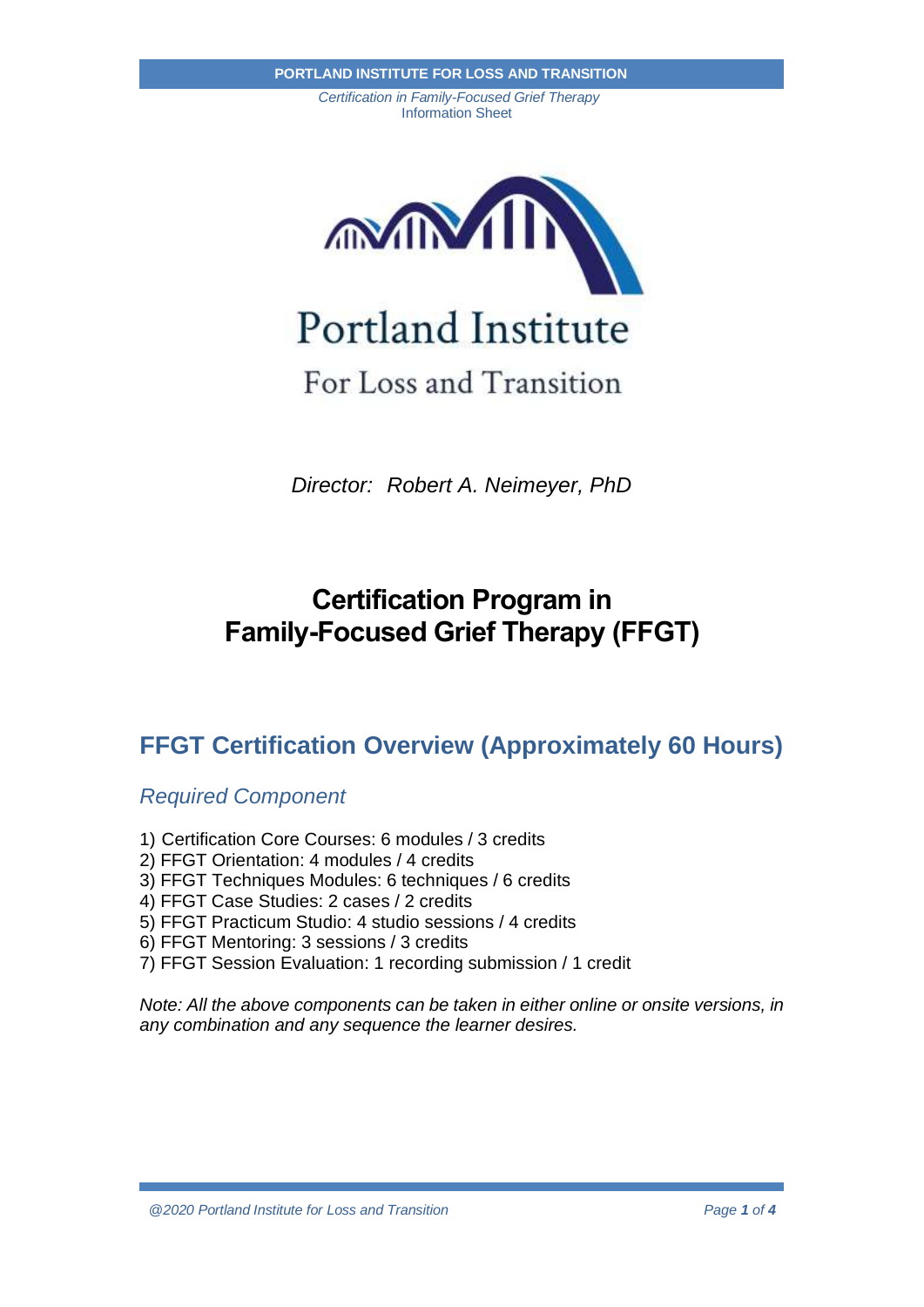## **Required Components**

**Note:** All of the Portland Institute's diverse curriculum, both onsite and online, is informed by an *Experiential Learning Model*. Thus, in addition to systematic faculty instruction, each module includes opportunities for learners to hone their skills in case conceptualization, practice specific therapeutic techniques, and often apply the tools they are learning to their own life losses in order to gain first-hand acquaintance with them. Many also include video demonstrations of the use of particular grief therapy methods. In the online learning setting, learners who wish to pursue certification then complete and return a short *Responsive Journal* following a rubric provided for that specific module. Portland Institute faculty provide brief written feedback on each submission to continue the personal dialogue with learners.

#### *1) Certification Core Courses (6 Modules / 3 Credits)*

The Core Courses are offered as a series of 3-hour online modules, or onsite full-day workshops that can be taken in any of several locations around the world each year. All are required for FFGT Certification. Learners may complete these courses in any sequence they desire.

- a) *Grief and Its Complications (2 Modules):* Contemporary models of grief, including conceptualization and diagnosis of complicated grief or prolonged grief disorder.
- b) *Grief Therapy – A Trauma-Informed Approach (2 Modules)*: Traumaoriented interventions to help grievers process the Event Story of the loss and integrate it into their larger self-narrative.
- c) *Grief Therapy – An Attachment-Informed Approach (2 Modules)*: Attachment-oriented interventions to help grievers access the Back Story of the relationship and reconstruct the continuing bond with the deceased.

### *2) Orientation to Family-Focused Grief Therapy (4 Modules / 4 Credits)*

The Orientation to Family-Focused Grief Therapy equips learners to go beyond the individual perspectives and look at grief and loss through a systemic lens, in addition to Meaning Reconstruction framework. Unique losses in family, such as spousal loss, parental loss, child loss, and sibling loss, and their varied dynamics and implications are examined. Learners pursuing FFGT Certification are required to complete at least four Orientation Modules through live webinars or online recordings, or onsite workshops offered at any location in the world.

These Orientation Modules cover the following essential areas:

- Systemic impacts of loss in a family and the resulting changes in family dynamics
- Different grieving and coping styles within a couple / family
- Developmental considerations for individual family members
- Family life cycle and its implications on family's coping
- Uniqueness of spousal loss, parental / guardian loss, child loss, and sibling loss
- Principles in deciding on individual or conjoint sessions
- Strategies in facilitating an experience of shared grief among family members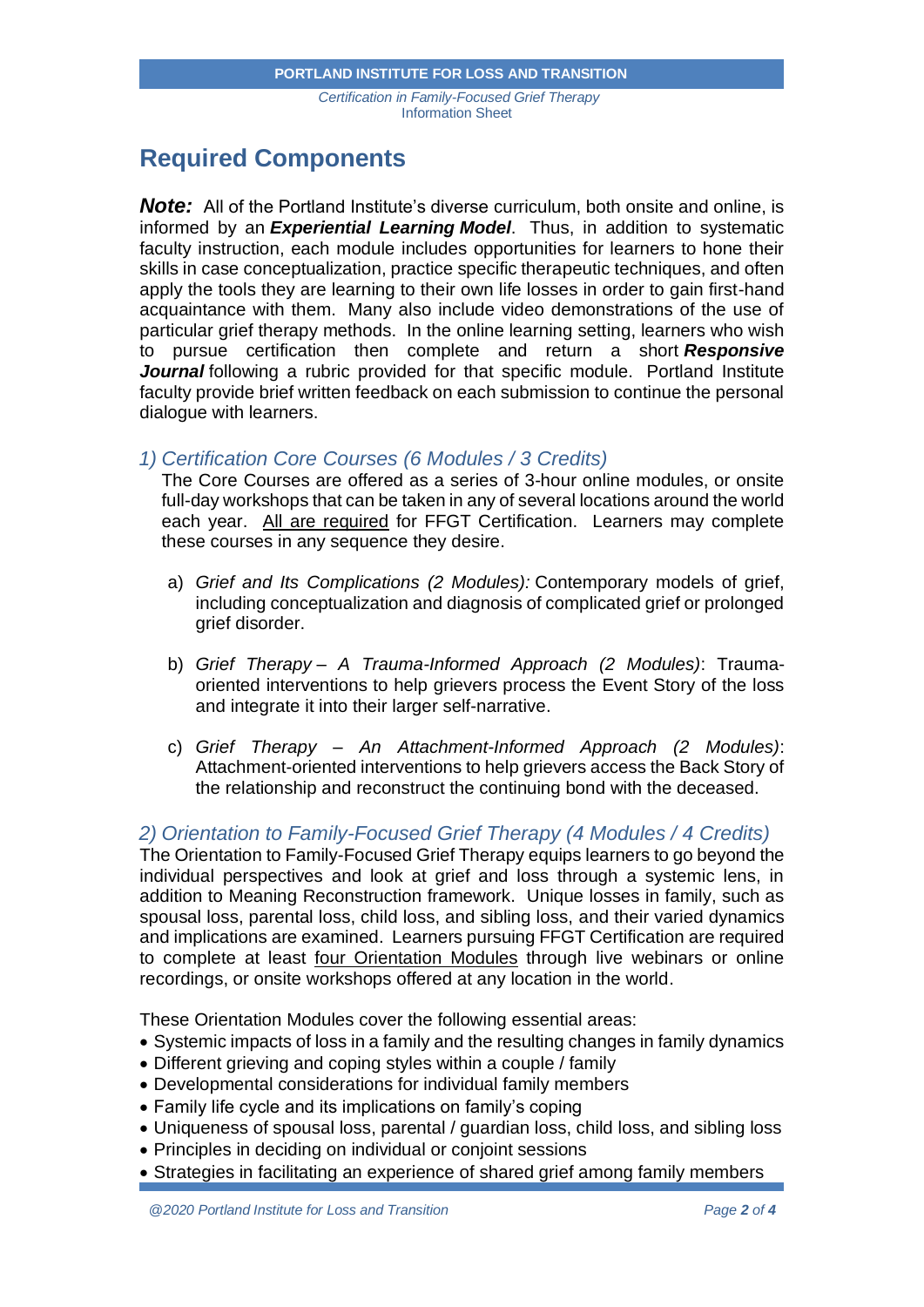#### **PORTLAND INSTITUTE FOR LOSS AND TRANSITION**

*Certification in Family-Focused Grief Therapy* Information Sheet

### *3) FFGT Techniques Modules (6 Techniques / 6 Credits)*

Each module is focused on a specific therapy tools or techniques that may be delivered through onsite workshops, live webinars or online recordings. Learners briefly practice particular methods during the onsite workshops or live webinars. In the online learning setting, learners are invited to reflect on these methods in their *Responsive Journals*. Learners pursuing FFGT Certification are required to learn at least six Techniques.

### *4) FFGT Case Studies (2 Cases / 2 Credits)*

Each case study consists of a case conceptualization exercise or videotaped clinical session with a close process analysis to reveal the therapist's moment-tomoment reading of the client's need and readiness to engage in specific meaning reconstruction tasks. Learners are required to complete at least two Case Studies through live webinars, online recordings or onsite workshops for FFGT Certification.

#### *5) FFGT Practicum Studio (4 Studio Sessions / 4 Credits)*

Learners form small groups and practice Meaning Reconstruction skills in conjoint sessions with couples and family members, with Portland Institute faculty serving as coaches, for role-play in a shared language. Each session includes practice with learners taking turns in the role of the therapist, clients and observer, followed by feedback and processing. Learners are required to complete at least four Studio sessions for FFGT Certification.

### *6) FFGT Mentoring (3 Sessions / 3 Credits)*

Learners are required to fulfill at least three 1-hour individual Mentoring sessions in Meaning Reconstruction for grief and loss in families with one of the Portland Institute faculty in a shared language. These sessions may be conducted in faceto-face mode, or via phone or videoconference.

### *7) FFGT Session Evaluation (1 Recording / 1 Credit)*

Following the completion of all the above Components, learners need to submit one 50-minute video recording of an application of Meaning Reconstruction in addressing grief and loss in a family context in an actual session or in role play, along with a transcript of the session. The session is then evaluated for demonstration of competency in working with grieving clients from a meaningmaking and systemic perspectives. Learners then either receive extensive written feedback or schedule a 1-hour feedback session with one of the Portland Institute faculty in a shared language.

#### *Note:*

*Completion of all the required components leads to a Certification in Family-Focused Grief Therapy (FFGT). All licensed or registered counselors or therapists completing FFGT Certification will be listed on the Portland Institute website as part of our Global Provider Network.*